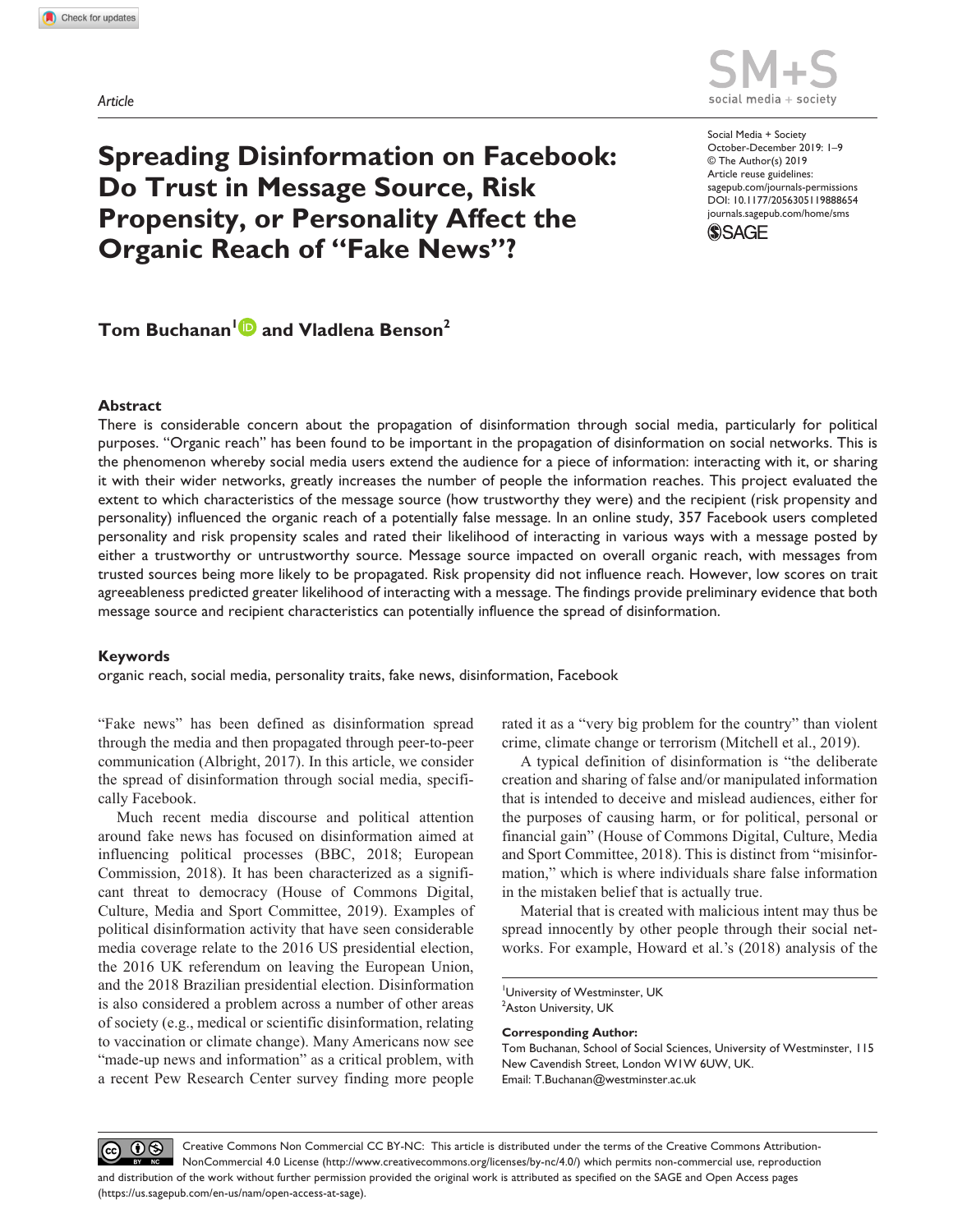Russian 'Internet Research Agency'(IRA) disinformation group's activity concludes that "over 30 million users, between 2015 and 2017, shared the IRA's Facebook and Instagram posts with their friends and family, liking, reacting to, and commenting on them." Indeed, there have been claims that disinformation seeded to a few thousand social media users during the 2016 US presidential election may have been propagated to hundreds of millions of people, vastly amplifying its scope for influence (Timberg, 2017).

This is the phenomenon of *organic reach* (Facebook, 2019). Through users' interactions with the content (sharing it, liking it, and responding to it with comments on their timeline) they make other people within their wider networks aware of it. The extent to which users respond to a message influences the likelihood of that message being propagated into the newsfeed of other members of their social network. Thus, the behavior of individuals seeing disinformation can lead to an exponential spread of the false material. In fact, analysis by Vosoughi et al. (2018) indicated that false material spread on Twitter "farther, faster, deeper, and more broadly than the truth" and that this was primarily due to human behavior rather than the operation of bots. The scale of this phenomenon, and the risks it poses to society, make it important to consider why people spread false information they have seen online.

# **Disinformation as Cybercrime**

In this project, we conceptualized the creation of online disinformation as a form of cybercrime. Those who initially create and seed it to social media networks are criminals (including hostile state actors). Those who encounter the material online and spread it further are essentially victims, duped by the message originators into spreading lies.

So why do individuals fall victim? The literature on different types of cybercrime includes examination of factors that may put people at risk of victimization (Benson & McAlaney, 2019). For example, Vishwanath et al. (2011) considered individual differences in vulnerability to phishing. In phishing, fraudsters send fake emails to individuals, trying to get them to reveal data such as passwords or personal information that can be used to attack them or their employers. Vishwanath et al. found that individuals' habitual patterns of media use were an important risk factor for phishing. Buchanan and Whitty (2014) examined risk factors for online romance scams, where criminals develop electronically mediated (fake) romantic relationships with their victims, with the end goal of defrauding them. They found that individual differences in romantic beliefs were associated with the likelihood of being a victim. Research has not previously examined risk factors for being duped by "fake news." However, there are some known general factors that could be important in this situation.

Extant research indicates that *trust* and *risk propensity* are among the factors that impact cyber-victimization of

individuals (Saridakis et al., 2016; Williams et al., 2017). Do these factors also determine whether we are likely to be fooled into propagating disinformation? And what other variables might increase the likelihood of someone mistakenly spreading false material online? This question is particularly important, given analysis by Guess et al. (2019) that indicated that fewer than 10% of Facebook users spread information from "fake news" domains. What sets these individuals apart from the 90% who did not?

## **Trust**

This study follows a broad definition of trust, expressed as a willingness of one party (the trustor) to rely on another party (the trustee) in cases that involve risk and potential loss to the trustor (Gefen et al., 2003). Willingness to rely is driven by the judgment of the trustee's characteristics (e.g., that the trustee has nothing to gain by deception). It has been shown that trust in virtual communities and teams increases knowledge sharing and information flow (Watson-Manheim & Bélanger, 2007). In the context of sharing news information online, there is evidence that individuals are more likely to trust, and engage with, a story when it is shared by someone they have a higher level of trust in (Sterret et al., 2018). Thus, we hypothesize that users will be more likely share information coming from a trusted source.

# **Risk Propensity and Cyber-Victimization**

People are known to vary in the extent to which they are willing to accept risk in everyday life (Meertens & Lion, 2008). There are indications that social media users with high levels of risk propensity are more likely to become victims of cybercrime (Saridakis et al., 2016; Whittle et al., 2013). This is relevant to this project, because use of social media may involve a degree of risk (e.g., to security of one's personal data). For example, Hajli and Lin (2016) discuss how information shared online could "rapidly become profiles and fodder for business purposes without users' knowledge" (p. 111) and argue that sharing personal or private information online makes one vulnerable to scams and identity theft. Krombholz et al. (2015) describe ways in which the information people post to social media can be exploited in social engineering attacks, such as targeted "social phishing." In such attacks, information specific to the victim is used to increase the effectiveness of phishing emails by making them appear to come from a friend. Thus, through social network usage, individuals engage in risk-taking behavior which involves communication with unknown entities, exchanging personal content and media, as well as providing and propagating sensitive information.

It has been known for some time that individuals' level of acceptance of risk is associated with their use of social media. For example, Fogel and Nehmad (2009) showed that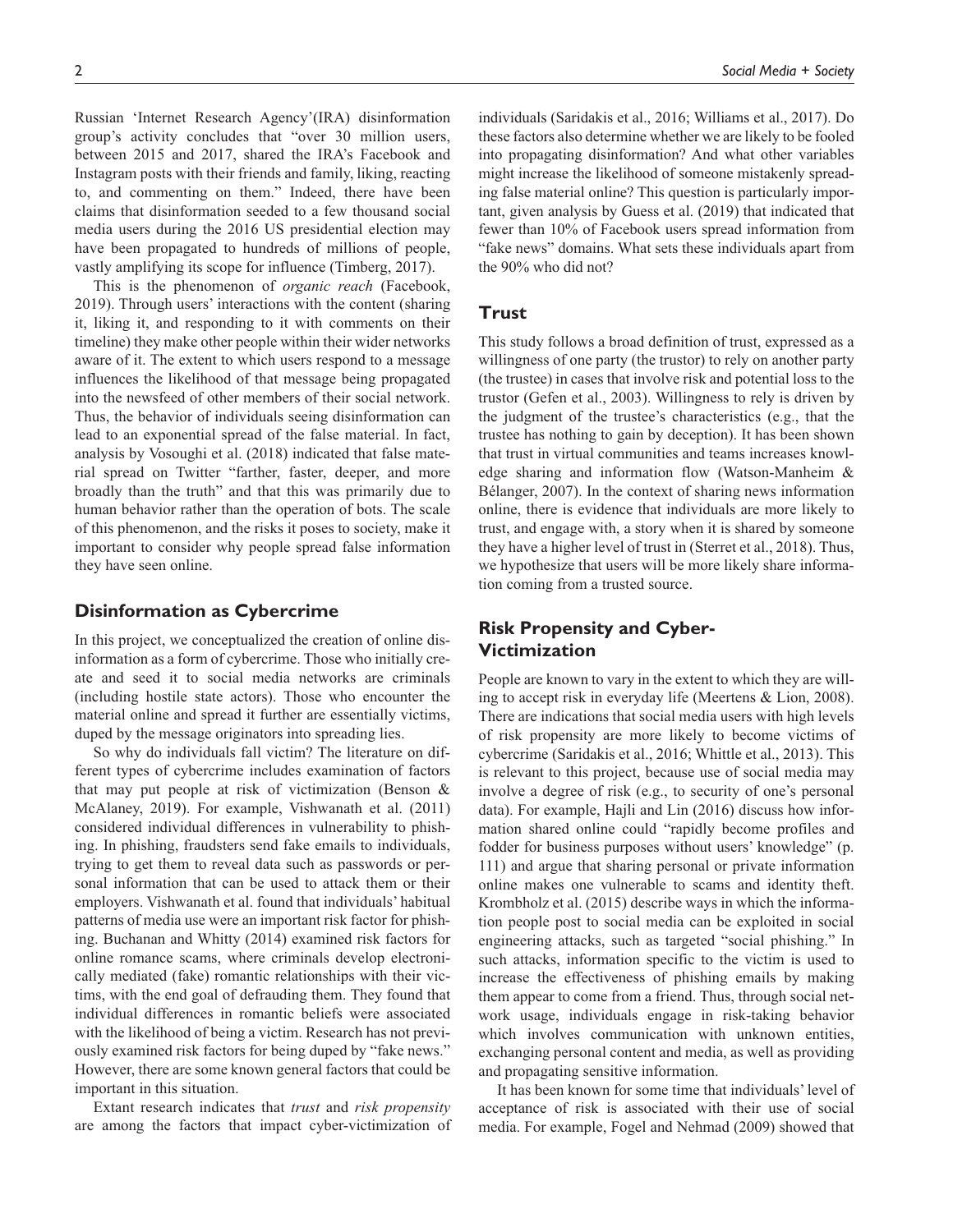individuals who used social media had higher levels of risk acceptance than those who did not. Of course, the social media landscape, and ubiquity of use, has changed since the time that work was done. However, there is regular media coverage of the risks that can be posed by social network sites such as Facebook. Individuals' awareness and acceptance of these risks will still influence their social media behavior. For example, Hajli and Lin (2016) found that social network users' perceptions of privacy risk influenced their attitude toward sharing information online. People who judged information sharing as being more risky had less positive attitudes toward it.

There are good reasons for this. The information you share online—for example, the posts you share on your own timeline—can have consequences. For instance, postings may be seen as unacceptable by powerful others such as future employers (Miller & Melton, 2015). This can extend to other types of interaction with online material. Marder et al. (2016) found that intention to publicly "like" a political party's page was inhibited by social anxiety related to the impression that this would present to others. Thus, the things we do and say online can be risky, and as social media users we are aware of this.

On the basis of such findings, we argue that people who have little appetite for risk would be less likely to share or visibly interact with material that might be controversial, or disapproved by others. Disinformation is, by its very nature, designed to provoke controversy. Thus, individuals high in risk propensity might be more likely to interact with disinformation items and thereby extend their organic reach. Conversely, those who are more risk-averse might be more likely to simply ignore such messages and not contribute to their propagation.

# **Personality Traits**

Beyond risk propensity, other individual characteristics may influence the likelihood of interacting with fake news items. The personality profiles of Facebook users are of special interest here. The Five Factor Model (Costa & McCrae, 1992) delineates five main dimensions of individual differences in personality. Briefly, Extraversion influences preference for, and behavior in, social situations. Agreeableness reflects how friendly, trusting, and cooperative we tend to be in our interactions with others. Conscientiousness reflects reliability, organization, and methodical pursuit of goals. Neuroticism reflects the tendency to experience negative affect. Openness to Experience reflects "open mindedness" and interest in culture. There is evidence that an individual's status on all of these dimensions can be inferred from their social media footprint (e.g., Azucar et al., 2018; Hinds & Joinson, 2019). This implies that all of these personality dimensions have an influence on how we behave in social media.

For example, Extraversion is related to the number of Facebook friends a user has, Agreeableness to the type of affect (positive or negative) expressed in status updates, Conscientiousness to the presence of political material in status updates, Neuroticism to frequency of posting, and Openness to Experience is related to the sharing of various forms of media (Hall et al., 2013). In terms of informationsharing behavior, Openness to Experience is positively associated, and Neuroticism negatively associated, with users' self-reports of the breadth of their self-disclosure on Facebook. In addition, Extraversion is positively associated with depth of self-disclosure (Hollenbaugh & Ferris, 2014). Such findings suggest that some personality characteristics might indeed influence our likelihood of interacting with disinformation items in social media, and thus their organic reach.

# **Hypotheses**

The key dependent variable of interest in this study is the likelihood of a user propagating "fake" information through the organic reach phenomenon. Based on our conceptualization of social network users as potential cybercrime victims, we hypothesize that users who trust the originator of a message would be more likely to act in ways that increase its organic reach (H1). Thus, "fake news" items coming from trusted sources would be more likely to be propagated by the message recipients. Measuring trust can be problematic, as it is context-contingent and subjective (Sherchan et al., 2013). We need to define who and what the user is placing their trust in. Therefore, in this study the role of trust is tested through an experimental manipulation using two conditions: one where the source of a message is a trusted source (close friend), and another where they are a relatively unknown node in their social network.

Based on what is known about risk propensity and cybercrime victimization, we further hypothesize that people higher in risk propensity would be more likely to extend the organic reach of such messages (H2). We will also perform exploratory analyses of whether recipients' personality traits influence their likelihood of extending the organic reach of a message.

## **Method**

#### *Materials*

The study was conducted online using an established personality testing website, and the Qualtrics online research platform. Participants were recruited, and personality and demographic data collected, through the personality testing website, [www.personalitytest.org.uk.](www.personalitytest.org.uk) Participants were not directly recruited, but were referred by other sites or found it through search engines. The site hosted a 41-item personality questionnaire that provided measures of Extraversion, Neuroticism, Openness to Experience, Agreeableness, and Conscientiousness. This has been validated for use on the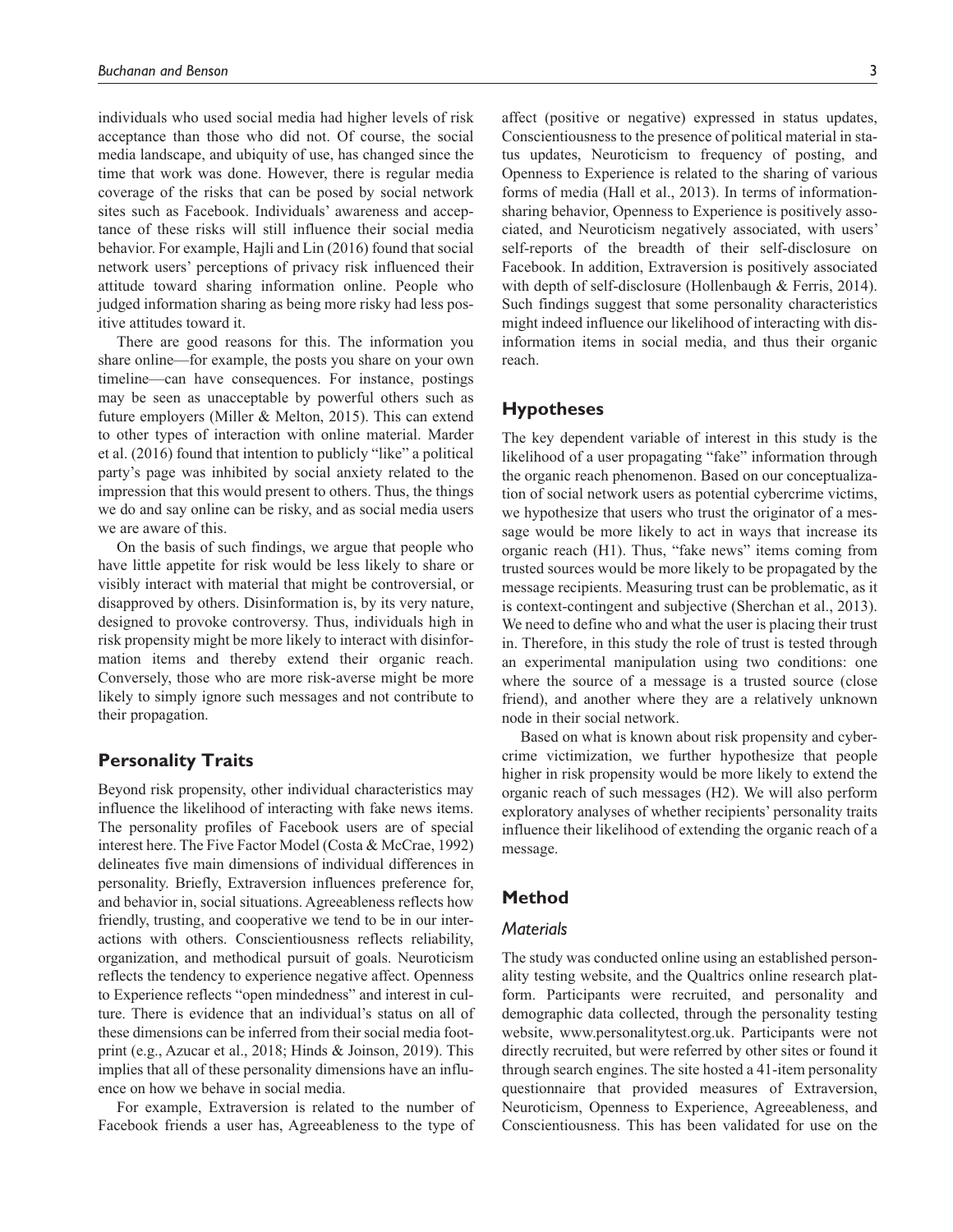**Table 1.** Indices of Organic Reach of a Facebook Posting.

How likely would you be to share it to your own public timeline? How likely would you be to "like" it? How likely would you be to comment on it (whether positively or negatively)? How likely would you be to react to it by posting an emoji?

internet (Buchanan et al., 2005) and correlates well with the dimensions of Costa and McCrae's (1992) model. Risk propensity was measured using Meertens and Lion's (2008) Risk Propensity Scale, a seven-item measure addressing generalized tendencies to take risks in one's everyday life. It has acceptable reliability, and has been used successfully in an online format (Branley & Covey, 2017).

The level of trust in the source of a potential "fake news" message was manipulated using a brief scenario. In the hightrust condition, the scenario read as:

In the run-up to an important national election, stories are circulating on Facebook about allegations of corruption against one of the candidates. A close friend who you know very well has made a post about it on their Facebook timeline, and asked all their friends to share it

In the low-trust condition, the scenario was identical except for the source of the message who was described as "Someone who recently send you a friend request, but who you do not really know." While the topic of the post described was typical of those that might be fake news, there was no explicit indication as to whether the posting represented a truthful communication or not (as would be the case in real life). As a manipulation check, participants were asked to rate how likely they would be to "trust information posted by someone like that."

Interaction with Facebook content was measured with indices of four ways users can respond to postings, all of which contribute to the organic reach of a posting. "Reactions" (including "likes"), "comments," and "shares" are the standard metrics available for Facebook page posts. The Facebook actions of like, share, and comment can be seen as aspects of "electronic word-of-mouth" (Liu et al., 2017). Different message characteristics have been found to be associated with these distinct communication behaviors (Kim & Yang, 2017). While Facebook's algorithms assign different weights to each of these user behaviors in determining whether a user's audience sees the post they are responding to, it is clear that all contribute to the organic reach of a posting. Therefore, we asked participants to rate their likelihood of interacting with the purported Facebook posting in four different ways, as shown in Table 1.

# *Procedure*

Individuals accessing the personality testing website first saw information about the study, gave consent, then answered the personality and demographic items. They then saw feedback

on their scores on each of the scales. Respondents consenting for their data to be used for research purposes then saw an invitation to proceed to the second stage of the study, described as a project looking at factors that influence how we interact with content posted on Facebook. Those following the link to the second part then completed the Risk Propensity Scale. They were then asked whether they used Facebook at all. Of those who did, half were then randomly assigned to see the high-trust version of the scenario, and the other half saw the low-trust version. They then completed the manipulation check item, and the four items measuring interactions with Facebook content.

# *Data Screening and Processing*

The Qualtrics questionnaire was accessed by 441 individuals, of whom 420 went on to participate. Of these, 415 gave consent for their data to be analyzed. For ethical reasons, 6 individuals giving their age group as below 16 were removed. Qualtrics' proprietary technology was used to prevent multiple completions, and the dataset was screened for unrealistic combinations of demographic data. The final sample comprised 409 individuals, of whom 357 were Facebook users. Sample sizes are lower for some analyses presented below, due to small amounts of missing data on some variables where participants omitted questions.

#### *Participants*

The demographics for all 409 participants are shown in Table 2. Respondents came from 44 different countries, with the greatest portion coming from the United States, followed by the United Kingdom. While there was considerable heterogeneity among participants, the majority were relatively young female students based in the United States, university or college-educated, who were participating as part of some educational activity. The great majority (357) were Facebook users. Further analyses were restricted to this subset of the sample, given that non-users would not be in a position to provide good-quality data about Facebook behaviors.

#### **Results**

Descriptive statistics for the risk propensity and personality scales are shown in Table 3. Among those participants who used Facebook, the four items indexing organic reach (share, like, comment, and react) intercorrelated sufficiently to form a scale with acceptable reliability. A total score for organic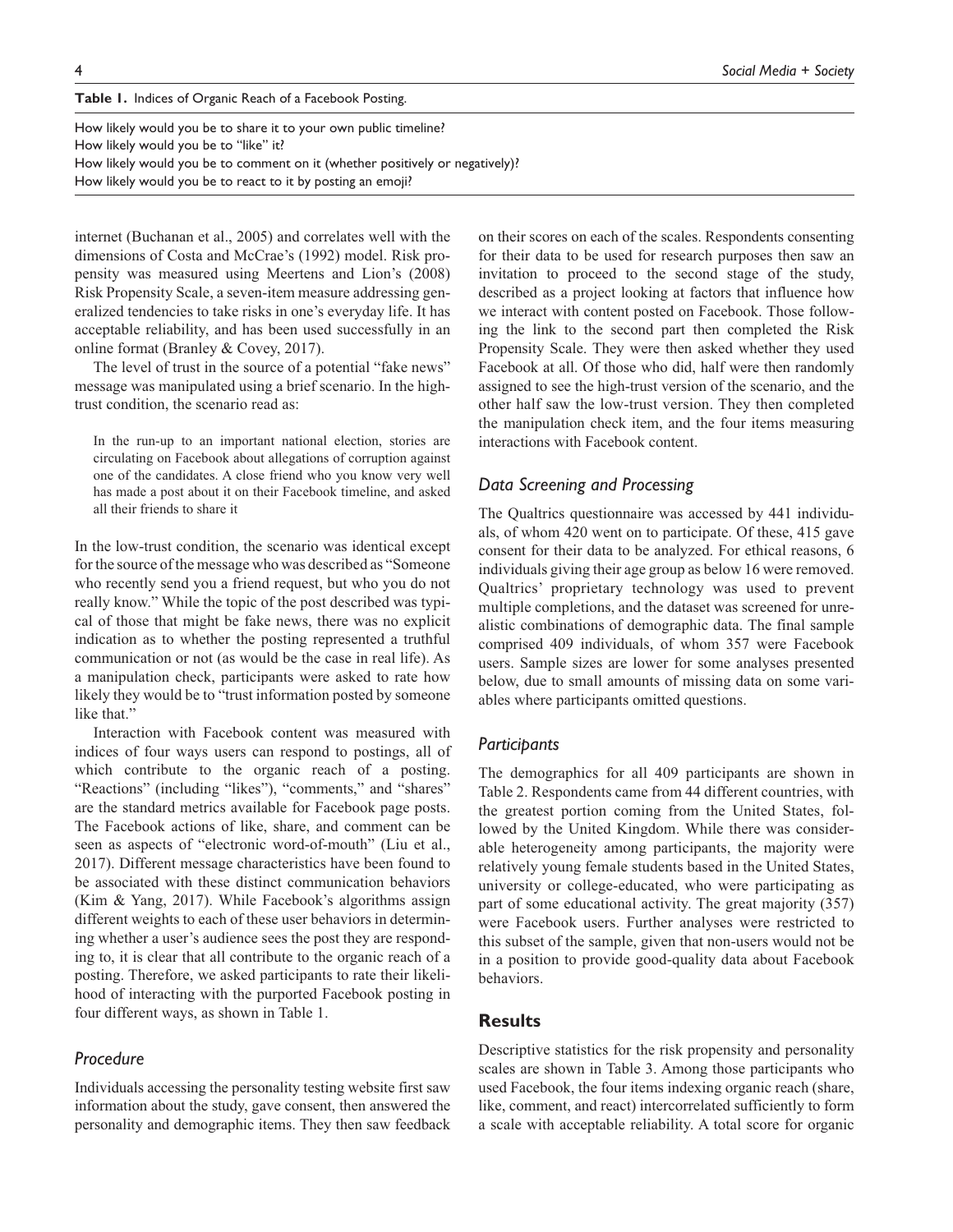**Table 2.** Demographic Data.

| N                                          | 409           |
|--------------------------------------------|---------------|
| Sex                                        |               |
| Men                                        | 129 (31.5%)   |
| Women                                      | 268 (65.5%)   |
| Unanswered                                 | I2 (2.9%)     |
| Age                                        |               |
| Modal age group                            | 16–20 (25.7%) |
| Age range                                  | $16 - 80$     |
| Unanswered                                 | 0 (0%)        |
| Location                                   |               |
| USA                                        | 221 (54.0%)   |
| UK                                         | 50 (12.2%)    |
| Other                                      | 132 (32.3%)   |
| Unanswered                                 | 6 (1.5%)      |
| Do you use Facebook at all?                |               |
| Yes                                        | 357 (87.3%)   |
| No                                         | 45 (11.0%)    |
| Prefer not to answer                       | 7 (1.7%)      |
| Route to participation                     |               |
| Doing as part of some class                | 154 (37.7%)   |
| Found through search engine                | 130 (31.8%)   |
| Got link from a friend                     | 24 (5.9%)     |
| Followed link from another site            | 29 (7.1%)     |
| Other                                      | 72 (17.6%)    |
| Unanswered                                 | $0(0\%)$      |
| Highest level of education                 |               |
| Less than high school                      | 13 (3.2%)     |
| High school/secondary school or equivalent | 94 (23.0%)    |
| Vocational/technical school or college     | 15 (3.7%)     |
| Some college/university                    | 122 (29.8%)   |
| College/university graduate                | 82 (20.0%)    |
| Some postgraduate                          | 33 (8.1%)     |
| Postgraduate/professional degree           | 50 (12.2%)    |
| Unanswered                                 | $0(0\%)$      |
| Occupation                                 |               |
| <b>Employed for wages</b>                  | 154 (37.7%)   |
| Self-employed                              | 26 (6.4%)     |
| Unemployed                                 | 18 (4.4%)     |
| Homemaker                                  | 9 (2.2%)      |
| Student                                    | 170 (41.6%)   |
| Retired                                    | 17 (4.2%)     |
| Unable to work                             | 6(1.5%)       |
| Unanswered                                 | 9 (2.2%)      |

Percentages may not sum exactly to 100% due to rounding errors.

reach was thus calculated by summing these four items and is also included in Table 3.

As a manipulation check, the item "how likely would you be to trust information posted by someone like that" was compared across the high-trust and low-trust conditions. As predicted, participants reported a higher likelihood of trusting the information in the high-trust condition (*M*=2.47,  $SD = 1.09$ ) than in the low-trust condition ( $M = 1.69$ ,  $SD = .92$ ).

This difference was statistically significant  $(t_{(349.65)} = -7.34$ ,  $p$ <.0005, using adjusted degrees of freedom due to a significant Levene's test for equality of variance across conditions). This indicates that the trust manipulation was effective, and the two conditions differed in the extent to which the information source described was considered trustworthy by participants. Thus, condition was used as a predictor variable in the analysis of determinants of organic reach.

Multiple regression analysis was used to test the hypothesis that level of trust in the message originator, and individual differences in the recipient, would influence organic reach. Risk propensity and trust condition, plus the five personality variables, were used as predictors. The analysis, summarized in Table 4, indicated there was a statistically significant effect of trust manipulation on organic reach, with a higher level of reach for posts in the higher trust condition. Beyond this, only Agreeableness had a statistically significant effect on organic reach. Agreeableness was negatively associated with reach: less agreeable people were more likely to increase the message's reach.

# **Discussion**

As hypothesized, trustworthiness of the source of a message was associated with its potential organic reach. People rated themselves as more likely to extend the reach of a message coming from a trustworthy friend by sharing, liking, and so on. This is consistent with Williams et al.'s (2017) proposal that trust in a message source increases our vulnerability to online influence, for example, in the context of internet scams. It also chimes with Sterret et al.'s (2018) finding that trust in the source of information influences the extent to which we interact with it. At  $\beta$ =.22, the effect size exceeded the .2 threshold proposed for an effect that would have realworld significance (Ferguson, 2009). Thus, the effect may well have practical significance: disinformation is more likely to be propagated on Facebook if it reaches one from a trusted, rather than untrusted, source.

The hypothesized effect of risk propensity on organic reach of fake news was not found. The study was sufficiently powered to detect such an effect if it existed. Other factors, notably the extent to which one trusts the message source, are more likely to be important. This suggests that being tricked into spreading false information online differs in at least one way from other forms of cybercrime victimization. It may well be that sharing or liking a story on Facebook is seen as a low-risk activity, especially if it is believed to be true. This might be quite different from deciding to respond to a potential scam message, where one's appetite for risk might be more influential.

Personality variables were included in the analysis on an exploratory basis. Of the five dimensions included, four had no effect on the measure of potential organic reach, suggesting that they may not affect this particular aspect of social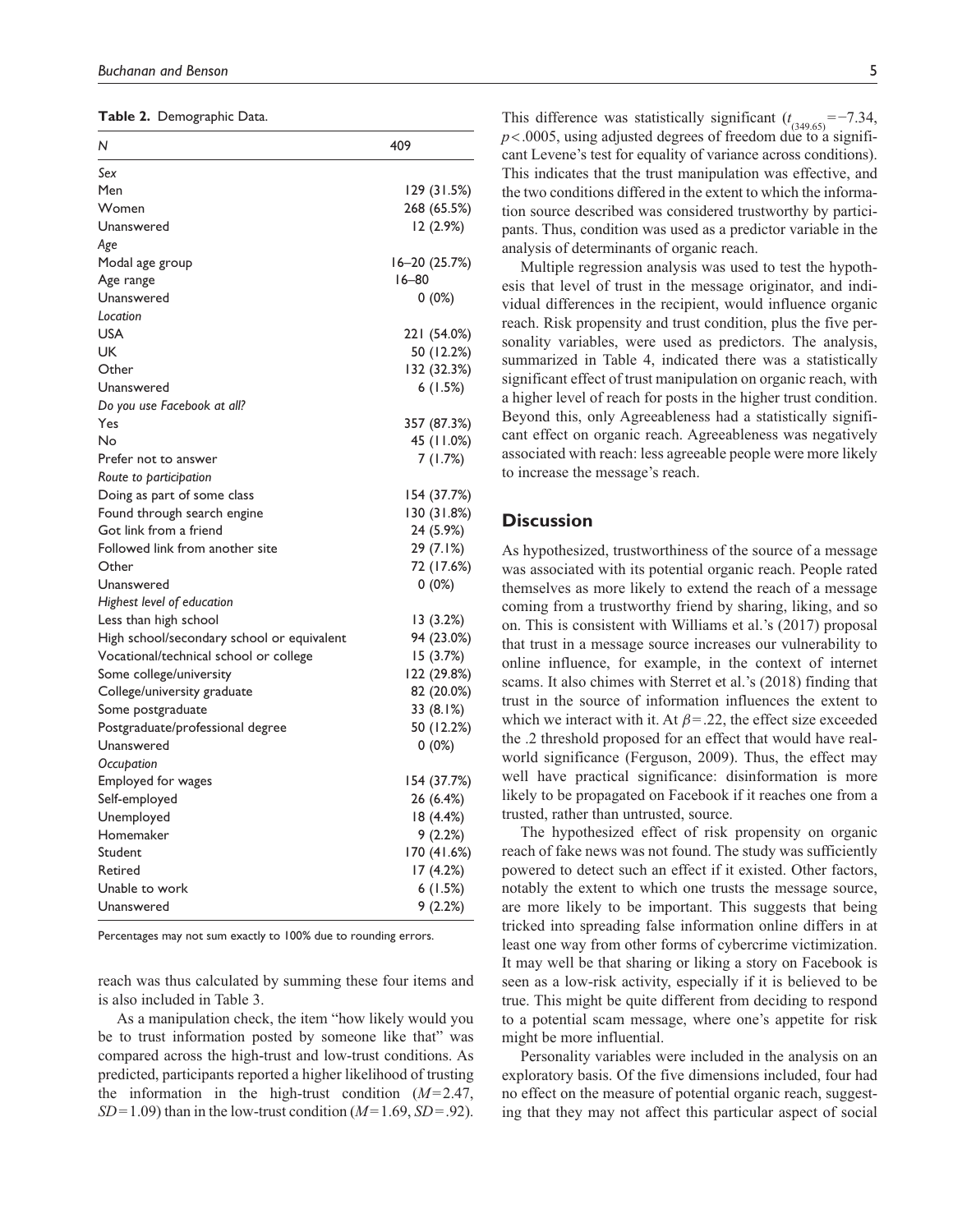| Variable               | N   | M     | SD    | $\alpha$ | Range     |           | Skew    |
|------------------------|-----|-------|-------|----------|-----------|-----------|---------|
|                        |     |       |       |          | Potential | Actual    |         |
| Extraversion           | 409 | 27.76 | 7.50  | 0.86     | $9 - 45$  | $10 - 45$ | $-0.17$ |
| Agreeableness          | 409 | 28.07 | 4.37  | 0.74     | $7 - 35$  | $13 - 35$ | $-0.92$ |
| Conscientiousness      | 409 | 34.73 | 7.60  | 0.85     | $10 - 50$ | $11 - 50$ | $-0.47$ |
| <b>Neuroticism</b>     | 409 | 22.18 | 7.71  | 0.88     | $8 - 40$  | $8 - 40$  | 0.29    |
| Openness to experience | 409 | 27.46 | 5.20  | 0.75     | $7 - 35$  | $9 - 35$  | $-0.64$ |
| Risk propensity        | 406 | 28.90 | 10.24 | 0.77     | $7 - 63$  | $7 - 54$  | 0.14    |
| Organic reach          | 355 | 7.10  | 3.49  | 0.80     | $4 - 20$  | $4 - 20$  | 1.13    |

**Table 3.** Descriptive Statistics for Personality Scales, Risk Propensity, and Organic Reach.

SD: standard deviation.

**Table 4.** Effect of Trust Condition, Personality, and Risk Propensity on Organic Reach.

|                        | В       | SE   |          | β      |           | Þ    |
|------------------------|---------|------|----------|--------|-----------|------|
| Constant               | 9.70    | 2.39 |          |        | $4.06***$ | .000 |
| Risk propensity        | 0.00    | 0.02 |          | 0١.    | 0.20      | .843 |
| Extraversion           | 0.03    | 0.03 |          | .07    | 1.20      | .231 |
| Agreeableness          | $-0.12$ | 0.05 |          | $-.15$ | $-2.60*$  | .01  |
| Conscientiousness      | $-0.03$ | 0.03 |          | $-.07$ | $-1.05$   | .295 |
| Neuroticism            | 0.02    | 0.03 |          | .04    | 0.51      | .61  |
| Openness to experience | $-0.01$ | 0.04 |          | $-.02$ | $-0.29$   | .77  |
| Trust condition        | l.55    | 0.36 |          | .22    | $4.31***$ | .000 |
| $R^2$                  |         |      | .081     |        |           |      |
| F                      |         |      | $4.33**$ |        |           | .000 |

SE: standard error.

Trust condition is coded as dummy variable: higher trust=1, lower trust=0.

\**p*<.05. \*\**p*<.0005.

media behavior. The only personality variable found to affect the potential reach of a Facebook posting was Agreeableness. More agreeable people gave lower organic reach scores, and so were less likely to contribute to the propagation of a fake news item. The current dataset does not allow us to say whether this effect would apply to all fake news items, or is particular to the item described here. It might be that less agreeable people were more likely to propagate this story because it was negative in nature, alleging corruption against a political candidate. More agreeable people may have been less keen to interact with the post because it was inconsistent with their general friendly outlook.

This relationship must be treated as an exploratory observation. It requires replication, with different experimental stimuli, to establish that it is not a spurious finding. However, if it is genuine, then it may have concrete implications. If the effect is generalizable, then one could hypothesize that individuals or organizations wishing to propagate fake news on Facebook would do well to target their communications to people low on Agreeableness. There is evidence that this would be feasible, as Agreeableness is known to be detectible from social media footprints (Azucar et al., 2018). While the effect size is low, when operating at the massive scale made possible by social media, the effect has potential real-world

significance. As an example, work by Matz et al. (2017) has shown that personality-targeted advertising on social media can indeed influence user behavior.

#### *Implications for Policy and Practice*

The present findings point to potential strategies for spreading disinformation. Given that material coming from a trusted source is more likely to be interacted with, the originators of disinformation could leverage the effects of organic reach and amplify their message by making it appear to come from a trustworthy source. It is pertinent to note that in 2018, Twitter identified fraudulent accounts set up by a group linked to disinformation, which simulated those of US local newspapers (Mak & Berry, 2018). There is evidence that Americans trust such news sources more than national media (Mitchell et al., 2016). These appear to have been sleeper accounts established specifically for the purpose of building trust, just as envisioned in this scenario. Furthermore, if there are personality variables or other individual differences that increase vulnerability, then targeting individuals with the appropriate characteristics could again increase organic reach.

The same factors might inform the development of countermeasures for disinformation. Those users considered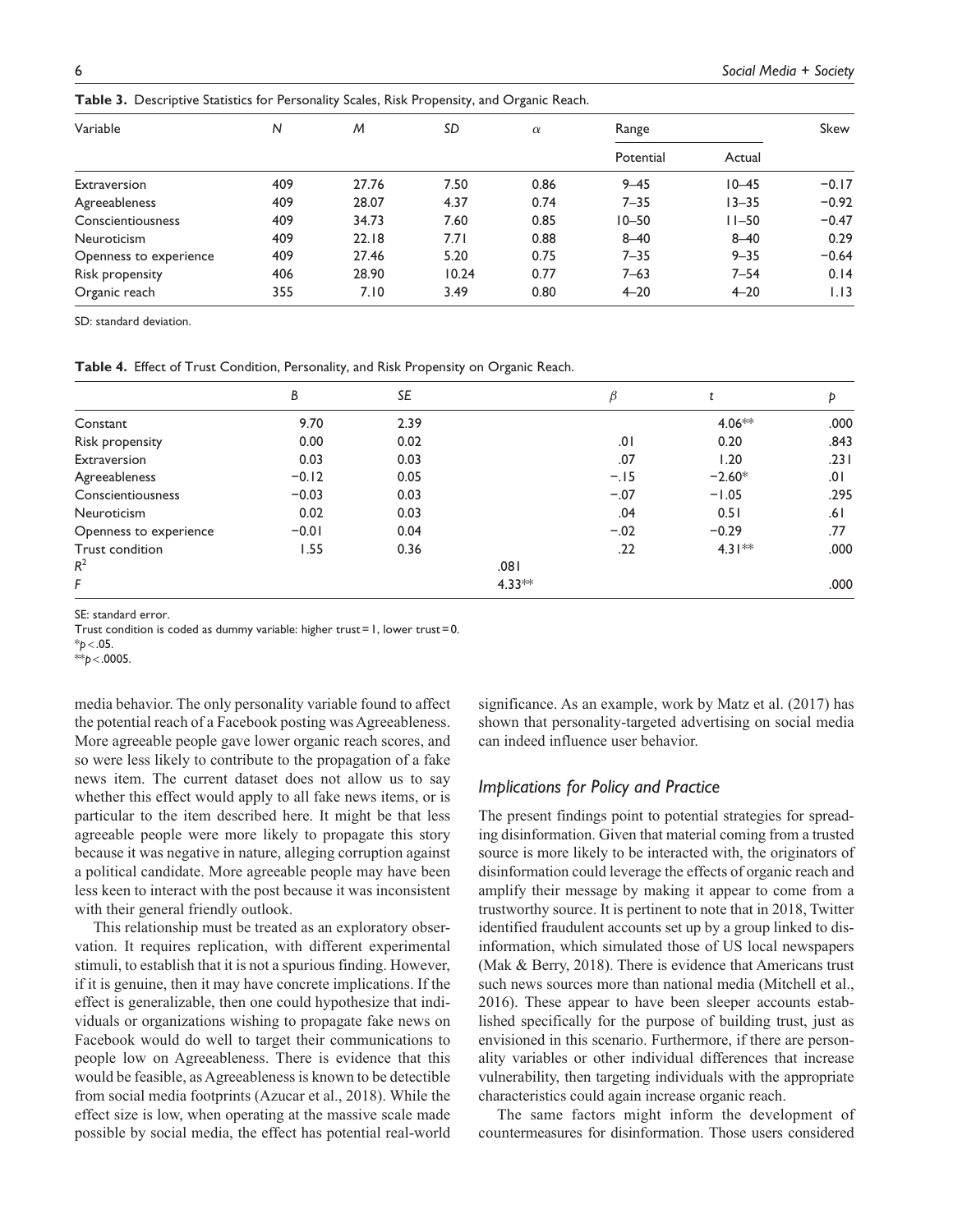vulnerable to disinformation campaigns could also be targeted by competing (truthful) messages, for example, debunking fake news articles. Finally, the principles could be put to work for prosocial ends. For example, identifying individuals likely to extend the organic reach of health-promotion messaging could be of value in amplifying socially useful information.

#### *Limitations*

One shortcoming of this study is that a single exemplar of a (potential) fake news item was used. Participant Agreeableness influenced the likely organic reach of that item. However, this could have been due to an interaction between that trait and the content of that specific item. It remains to be seen whether Agreeableness would also influence the organic reach of other types of material. Thus, replication with other materials is required.

Generalizability is also limited by the nature of the trust manipulation and the scenario used (an election campaign). The manipulation check established that the two conditions differed in the extent to which the source was seen as trustworthy. However, the level of trustworthiness was confounded with the likely reason that one source was trusted more than the other: closeness of the relationship with the source. It is possible that the closeness of the relationship was the key factor, and that people reported themselves as more likely to propagate material from a socially closer source, due to some sense of social obligation rather than trust. Thus replication with different trust manipulations is required. Finer grained comparisons are also desirable. The present manipulation compared two relatively distinct scenarios (close friend vs virtual stranger). Consideration of the different degrees of trustworthiness would be of value to establish the nature of the relationship.

The single scenario used (an election campaign) also limits generalizability. Trust is very much context dependent, and who one trusts may differ across different scenarios. Who one trusts with respect to political information, might be quite different to who one trusts with respect to other material (for instance, information concerning health, such as vaccine safety). Having said that, even if the present findings only apply to election campaigns, they may still have considerable importance given the significance of such events.

A further consideration is that in this study, given the use of a hypothetical scenario (about political corruption), the status of the "fake news story" as being either true or misleading information was never made clear to participants. In fact, this would normally be the situation in real life: individuals often have no way of knowing for sure whether information they come across is true. How they perceived its truthfulness, and whether their perception would have influenced their behavior, is an open question. It is worth noting a Pew Research Center survey that found believing a story was false was not necessarily a barrier to sharing it (Barthel et al.,

2016). Deliberate propagation of disinformation may offer individuals an opportunity to express a political affiliation or social identity, regardless of whether it is actually believed or not. The beliefs and motivations of the estimated 10% of Facebook users who do spread such information (Guess et al., 2019) require examination.

Another limitation is that the work reported here relies entirely on self-reported likelihood of interactions with material that would extend organic reach. Stronger evidence would come from actual behavioral observations: when presented with a (potentially) fake news item, does user personality predict whether they actually propagate it by liking or sharing? However, answering that question would present both ethical and practical issues around the use of real social media platforms as observational research environments.

Finally, the variables measured here accounted for only a small proportion of variance in the self-rated likelihood of propagating disinformation. Other, unmeasured, factors, are sure to play a role. Key among these are likely to be digital literacy, and the extent to which a specific disinformation message is consistent with the user's own views and social or political identity. Other likely influences are the extent to which a person is interested in politics, and their general patterns of social media behavior (for example, are they typically active sharers of material posted by others).

# **Conclusion**

While it has limitations, this study suggests that source and recipient characteristics could influence the likelihood of individuals propagating disinformation on social media. Evidence from other sources implies the feasibility of leveraging trust in message sources, and microtargeting disinformation to individuals based on individual differences, in order to amplify "fake news" through the phenomenon of organic reach. Given the potential high-stakes outcomes of such activity, further consideration is warranted.

#### **Declaration of Conflicting Interests**

The author(s) declared no potential conflicts of interest with respect to the research, authorship, and/or publication of this article.

#### **Funding**

The author(s) received no financial support for the research, authorship, and/or publication of this article.

#### **ORCID iD**

Tom Buchanan **D** <https://orcid.org/0000-0002-8994-2939>

#### **References**

Albright, J. (2017). Welcome to the era of fake news. *Media and Communication*, *5*(2), 87–89. [https://doi.org/10.17645/mac.](https://doi.org/10.17645/mac.v5i2.977) [v5i2.977](https://doi.org/10.17645/mac.v5i2.977)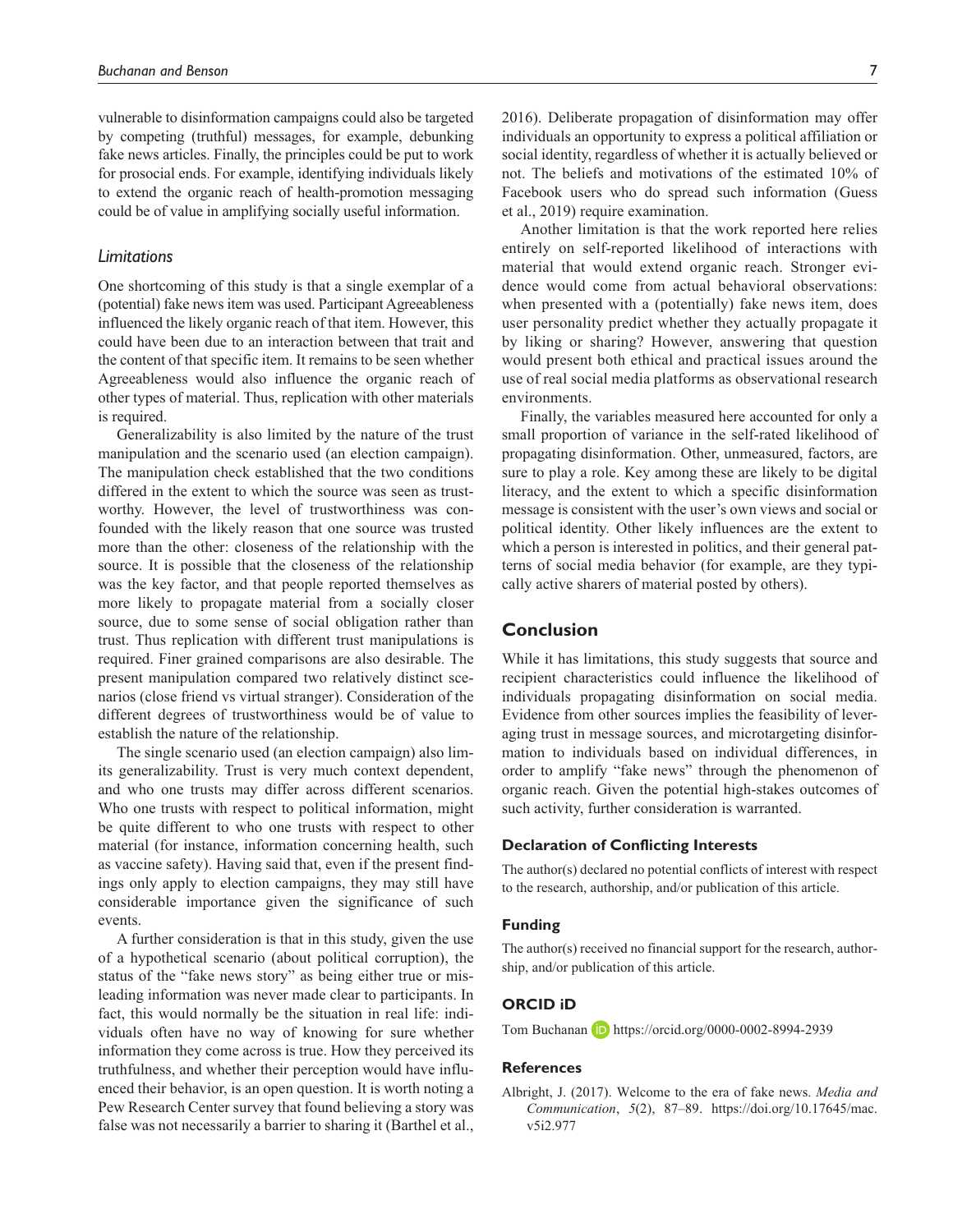- Azucar, D., Marengo, D., & Settanni, M. (2018). Predicting the Big 5 personality traits from digital footprints on social media: A meta-analysis. *Personality and Individual Differences*, *124*, 150–159.<https://doi.org/10.1016/j.paid.2017.12.018>
- Barthel, M., Mitchell, A., & Holcomb, J. (2016). *Many Americans believe fake news is sowing confusion*. [http://assets.pewre](http://assets.pewresearch.org/wp-content/uploads/sites/13/2016/12/14154753/PJ_2016.12.15_fake-news_FINAL.pdf)[search.org/wp-content/uploads/sites/13/2016/12/14154753/](http://assets.pewresearch.org/wp-content/uploads/sites/13/2016/12/14154753/PJ_2016.12.15_fake-news_FINAL.pdf) [PJ\\_2016.12.15\\_fake-news\\_FINAL.pdf](http://assets.pewresearch.org/wp-content/uploads/sites/13/2016/12/14154753/PJ_2016.12.15_fake-news_FINAL.pdf)
- BBC. (2018). *Beyond "fake news*." [https://www.bbc.co.uk/media](https://www.bbc.co.uk/mediacentre/latestnews/2018/beyond-fake-news)[centre/latestnews/2018/beyond-fake-news](https://www.bbc.co.uk/mediacentre/latestnews/2018/beyond-fake-news)
- Benson, V., & McAlaney, J. (2019). *Cyber influence and cognitive threats*. Elsevier Academic Press.
- Branley, D. B., & Covey, J. (2017). Is exposure to online content depicting risky behavior related to viewers' own risky behavior offline? *Computers in Human Behavior*, *75*, 283–287. [https://](https://doi.org/10.1016/j.chb.2017.05.023) [doi.org/10.1016/j.chb.2017.05.023](https://doi.org/10.1016/j.chb.2017.05.023)
- Buchanan, T., Johnson, J. A., & Goldberg, L. R. (2005). Implementing a Five-Factor Personality Inventory for use on the Internet. *European Journal of Psychological Assessment*, *21*(2), 115–127.<https://doi.org/10.1027/1015-5759.21.2.115>
- Buchanan, T., & Whitty, M. T. (2014). The online dating romance scam: Causes and consequences of victimhood. *Psychology, Crime and Law*, *20*(3), 261–283. [https://doi.org/10.1080/106](https://doi.org/10.1080/1068316X.2013.772180) [8316X.2013.772180](https://doi.org/10.1080/1068316X.2013.772180)
- Costa, P. T., & McCrae, R. R. (1992). *Revised NEO Personality Inventory (NEO PI-R) and NEO Five-Factor Inventory (NEO FFI): Professional manual*. Psychological Assessment Resources.
- European Commission. (2018). *A Europe that Protects: The EU steps up action against disinformation*. [http://europa.eu/rapid/](http://europa.eu/rapid/press-release_IP-18-6647_en.htm) [press-release\\_IP-18-6647\\_en.htm](http://europa.eu/rapid/press-release_IP-18-6647_en.htm)
- Facebook. (2019). *What's the difference between organic, paid and post reach?* [https://www.facebook.com/help/2](https://www.facebook.com/help/285625061456389?helpref=search&query=organic%20reach&sr=1&ref=contextual) [85625061456389?helpref=search&query=organic%20](https://www.facebook.com/help/285625061456389?helpref=search&query=organic%20reach&sr=1&ref=contextual) [reach&sr=1&ref=contextual](https://www.facebook.com/help/285625061456389?helpref=search&query=organic%20reach&sr=1&ref=contextual)
- Ferguson, C. J. (2009). An effect size primer: A guide for clinicians and researchers. *Professional Psychology: Research and Practice*, *40*(5), 532–538. <https://doi.org/10.1037/a0015808>
- Fogel, J., & Nehmad, E. (2009). Internet social network communities: Risk taking, trust, and privacy concerns. *Computers in Human Behavior*, *25*(1), 153–160. [https://doi.org/10.1016/j.](https://doi.org/10.1016/j.chb.2008.08.006) [chb.2008.08.006](https://doi.org/10.1016/j.chb.2008.08.006)
- Gefen, D., Karahanna, E., & Straub, D. W. (2003). Trust and TAM in online shopping: An integrated model. *MIS Quarterly*, *27*(1), 51. <https://doi.org/10.2307/30036519>
- Guess, A., Nagler, J., & Tucker, J. (2019). Less than you think: Prevalence and predictors of fake news dissemination on Facebook. *Science Advances*, *5*(1), eaau4586. [https://doi.](https://doi.org/10.1126/sciadv.aau4586) [org/10.1126/sciadv.aau4586](https://doi.org/10.1126/sciadv.aau4586)
- Hajli, N., & Lin, X. (2016). Exploring the security of information sharing on social networking sites: The role of perceived control of information. *Journal of Business Ethics*, *133*(1), 111– 123.<https://doi.org/10.1007/s10551-014-2346-x>
- Hall, J. A., Pennington, N., & Lueders, A. (2013). Impression management and formation on Facebook: A lens model approach. *New Media & Society*, *16*(6), 958–982. [https://doi.](https://doi.org/10.1177/1461444813495166) [org/10.1177/1461444813495166](https://doi.org/10.1177/1461444813495166)
- Hinds, J., & Joinson, A. (2019). Human and computer personality prediction from digital footprints. *Current Directions*

*in Psychological Science*, *28*, 204–211. [https://doi.](https://doi.org/10.1177/0963721419827849) [org/10.1177/0963721419827849](https://doi.org/10.1177/0963721419827849)

- Hollenbaugh, E. E., & Ferris, A. L. (2014). Facebook self-disclosure: Examining the role of traits, social cohesion, and motives. *Computers in Human Behavior*, *30*, 50–58. [https://](https://doi.org/10.1016/j.chb.2013.07.055) [doi.org/10.1016/j.chb.2013.07.055](https://doi.org/10.1016/j.chb.2013.07.055)
- House of Commons Digital, Culture, Media and Sport Committee. (2018). *Disinformation and "fake news": Interim report: Government response to the Committee's fifth report of session 2017–19*. [https://publications.parliament.uk/pa/cm201719/](https://publications.parliament.uk/pa/cm201719/cmselect/cmcumeds/1630/1630.pdf) [cmselect/cmcumeds/1630/1630.pdf](https://publications.parliament.uk/pa/cm201719/cmselect/cmcumeds/1630/1630.pdf)
- House of Commons Digital, Culture, Media and Sport Committee. (2019). *Disinformation and "fake news": Final Report*. [https://](https://publications.parliament.uk/pa/cm201719/cmselect/cmcumeds/1791/1791.pdf) [publications.parliament.uk/pa/cm201719/cmselect/cmc](https://publications.parliament.uk/pa/cm201719/cmselect/cmcumeds/1791/1791.pdf)[umeds/1791/1791.pdf](https://publications.parliament.uk/pa/cm201719/cmselect/cmcumeds/1791/1791.pdf)
- Howard, P. N., Ganash, B., Liotsiou, D., Kell, J., & François, C. (2018). *The IRA, social media and political polarization in the United States, 2012–2018* (Working Paper 2018.2). [https://](https://comprop.oii.ox.ac.uk/wp-content/uploads/sites/93/2018/12/IRA-Report-2018.pdf) [comprop.oii.ox.ac.uk/wp-content/uploads/sites/93/2018/12/](https://comprop.oii.ox.ac.uk/wp-content/uploads/sites/93/2018/12/IRA-Report-2018.pdf) [IRA-Report-2018.pdf](https://comprop.oii.ox.ac.uk/wp-content/uploads/sites/93/2018/12/IRA-Report-2018.pdf)
- Kim, C., & Yang, S.-U. (2017). Like, comment, and share on Facebook: How each behavior differs from the other. *Public Relations Review*, *43*(2), 441–449. [https://doi.org/10.1016/j.](https://doi.org/10.1016/j.pubrev.2017.02.006) [pubrev.2017.02.006](https://doi.org/10.1016/j.pubrev.2017.02.006)
- Krombholz, K., Hobel, H., Huber, M., & Weippl, E. (2015). Advanced social engineering attacks. *Journal of Information Security and Applications*, *22*, 113–122. [https://doi.](https://doi.org/10.1016/j.jisa.2014.09.005) [org/10.1016/j.jisa.2014.09.005](https://doi.org/10.1016/j.jisa.2014.09.005)
- Liu, J., Li, C., Ji, Y. G., North, M., & Yang, F. (2017). Like it or not: The Fortune 500's Facebook strategies to generate users' electronic word-of-mouth. *Computers in Human Behavior*, *73*, 605–613. <https://doi.org/10.1016/j.chb.2017.03.068>
- Mak, T., & Berry, L. (2018). *Russian influence campaign sought to exploit Americans' trust in local news*. [https://www.npr.](https://www.npr.org/2018/07/12/628085238/russian-influence-campaign-sought-to-exploit-americans-trust-in-local-news) [org/2018/07/12/628085238/russian-influence-campaign](https://www.npr.org/2018/07/12/628085238/russian-influence-campaign-sought-to-exploit-americans-trust-in-local-news)[sought-to-exploit-americans-trust-in-local-news](https://www.npr.org/2018/07/12/628085238/russian-influence-campaign-sought-to-exploit-americans-trust-in-local-news)
- Marder, B., Slade, E., Houghton, D., & Archer-Brown, C. (2016). "I like them, but won't "like" them": An examination of impression management associated with visible political party affiliation on Facebook. *Computers in Human Behavior*, *61*, 280–287. [https://doi.org/10.1016/j.](https://doi.org/10.1016/j.chb.2016.03.047) [chb.2016.03.047](https://doi.org/10.1016/j.chb.2016.03.047)
- Matz, S. C., Kosinski, M., Nave, G., & Stillwell, D. J. (2017). Psychological targeting as an effective approach to digital mass persuasion. *Proceedings of the National Academy of Sciences of the United States of America*, *114*(48), 12714–12719. [https://](https://doi.org/10.1073/pnas.1710966114) [doi.org/10.1073/pnas.1710966114](https://doi.org/10.1073/pnas.1710966114)
- Meertens, R. M., & Lion, R. (2008). Measuring an individual's tendency to take risks: The Risk Propensity Scale. *Journal of Applied Social Psychology*, *38*(6), 1506–1520. [https://doi.](https://doi.org/10.1111/j.1559-1816.2008.00357.x) [org/10.1111/j.1559-1816.2008.00357.x](https://doi.org/10.1111/j.1559-1816.2008.00357.x)
- Miller, R., & Melton, J. (2015). College students and risk-taking behaviour on Twitter versus Facebook. *Behaviour & Information Technology*, *34*(7), 678–684. [https://doi.org/10.1](https://doi.org/10.1080/0144929X.2014.1003325) [080/0144929X.2014.1003325](https://doi.org/10.1080/0144929X.2014.1003325)
- Mitchell, A., Gottfried, J., Barthel, M., & Shearer, E. (2016). *The modern news consumer: News attitudes and practices in the digital era*. [http://www.journalism.org/2016/07/07/the-mod](http://www.journalism.org/2016/07/07/the-modern-news-consumer/)[ern-news-consumer/](http://www.journalism.org/2016/07/07/the-modern-news-consumer/)